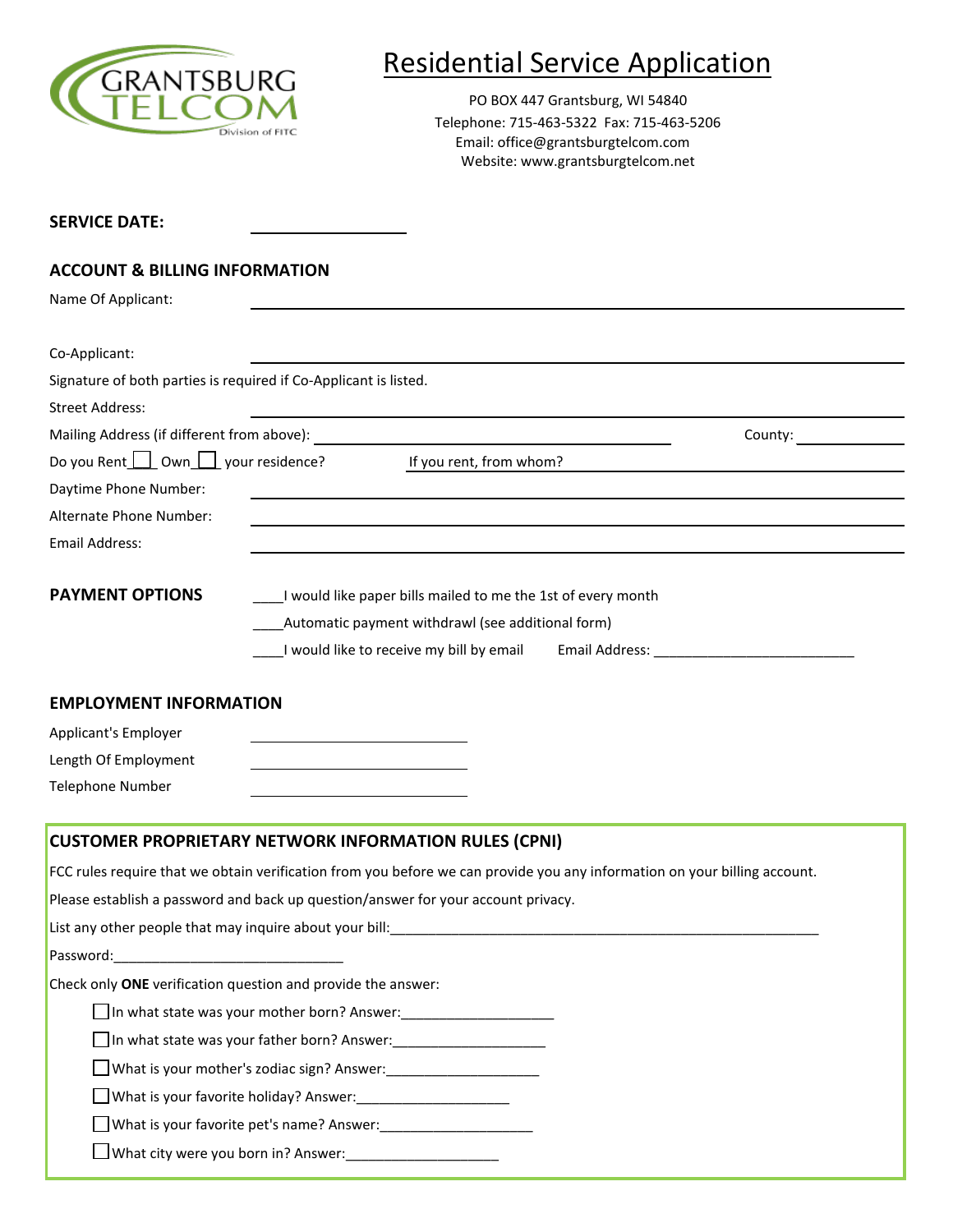| I I LLLF I IVINL JLINVIUL                                                                      |                     |                          |
|------------------------------------------------------------------------------------------------|---------------------|--------------------------|
| <b>ACTIVATION FEES</b>                                                                         |                     |                          |
| \$57.00 (\$60.14 after taxes)                                                                  |                     | <b>ADVANCE PAYMENT</b>   |
| $\Box$ \$124.95 Installation that requires construction up to the home. (\$131.83 after taxes) |                     |                          |
| Request Lifeline Link Up Form If Applicable                                                    | For Office Use Only |                          |
| <b>DIRECTORY LISTING</b>                                                                       |                     |                          |
| Published in Directory as:                                                                     | No Charge           | <b>TELEPHONE NUMBER:</b> |
| Additional Directory Listing:                                                                  | \$2.00/month        |                          |
| Unlisted (Not in directory, available on caller ID and through directory assistance)           | \$1.00/month        | For Office Use Only      |
| Unpublished (Not in directory or directory assistance, blocked on caller ID)                   | \$1.00/month        |                          |
|                                                                                                |                     |                          |

### **Value Packs**

**TELEPHONE SERVICE**

**\_\_\_\_Communications Value Pack** -Telephone, Unlimited Features, 100 long distance minutes, 25Mb Internet \$65.99 (plus taxes and fees)

**\_\_\_\_Entertainment Value Pack** - Telephone, Unlimited Features, 100 long distance minutes, 25Mb Internet, Basic Cable TV \$164.95 (plus taxes and fees)

Other features available upon request.

 **\_\_\_\_Entertainment Value Pack PLUS!** - Telephone, Unlimited Features, 100 LD mins, 25Mb Internet, Premium Cable TV \$179.95 (plus taxes and fees)

Upgrade to 50Mb for an additional \$20, or 100Mb for an additional \$40

**BASIC TELEPHONE SERVICE \$31 (approximate final bill, taxes change quarterly)** 

### **OPTIONAL SERVICES**

| Call Waiting              | 2.50 |
|---------------------------|------|
| Caller ID                 | 5.00 |
| Voice Mail Basic          | 3.90 |
| <b>Unlimited Features</b> | 7.50 |

### **LONG DISTANCE**

Grantsburg Telcom is the default long distance

### **INTERNATIONAL CALLING**

|  | Check here if you would like International Calling |  |
|--|----------------------------------------------------|--|
|  |                                                    |  |

| <b>Calling Restrictions</b>          |
|--------------------------------------|
| 900 Block**                          |
| Pic Freeze                           |
| <b>Collect Call Block</b>            |
| Third Party Call Block               |
| Toll Restriction**                   |
| Toll Restriction, ECC Calling Only** |
| No Long Distance Carrier             |

### **Telephone service requires electricity to work. If you do not have power during an emergency, a power backup system is needed to dial 911. Please inquire about our backup power solutions.**

Grantsburg Telcom offers lifeline assistance. To see if you qualify go to https://www.lifelinesupport.org/

I certify that all information provided above is correct and true to the best of my knowledge. I understand that any false statement made on this application will be grounds for Farmers Independent Telephone Company to discontinue telephone service.

### PROPERTY EASEMENT

I, am(owner/authorized agent to the owner)hereby request the Company, or its authorized contractor, to install its service pipe upon the above mentioned premises, in accordance with provisions of its Rule relating to Extension of Distribution Facilities, as files with the Public Service Commission of WI, and I hereby grant to the Company such easements and rights of way in, under, across and through said premises, together with such rights of ingress and egress as may be necessary or convenient to enable the Company to install, operate, inspect, maintain, repair and/or remove meters, gauges, pipelines, fittings, and regulators and all other equipment and apparatus which the Company may deem necessary for the purpose of furnishing service to the aforementioned premise, and to make a survey of number, size and type of appliances installed on the aforesaid premises.

| <b>Print Name</b> | Applicant Signature:         | Date: |
|-------------------|------------------------------|-------|
| <b>Print Name</b> | <b>CoApplicant Signature</b> | Date: |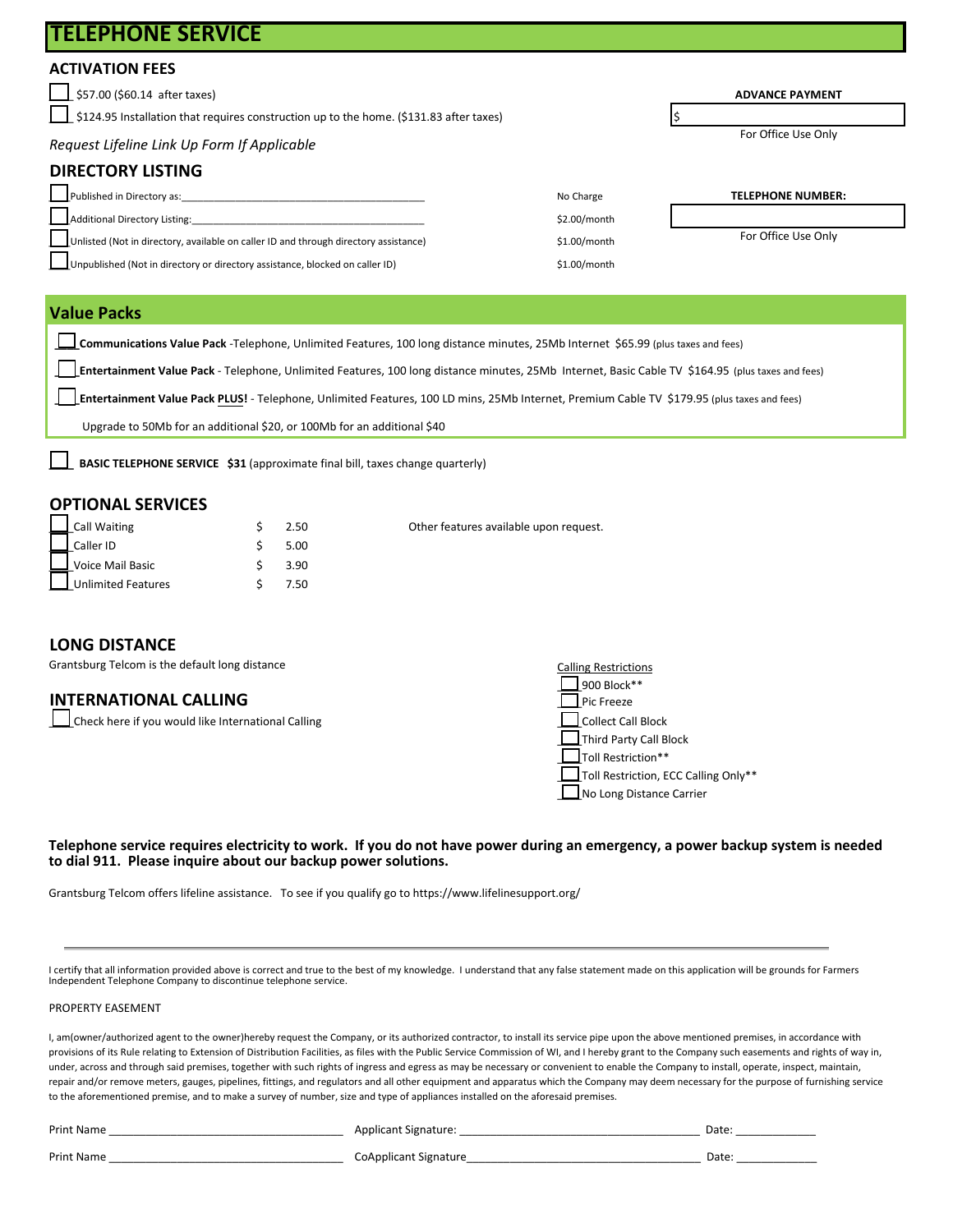## **CABLE TV SERVICE**

| Essentials Cable TV                    | \$54.95  |
|----------------------------------------|----------|
| Basic Cable TV                         | \$113.95 |
| Premium Cable TV (includes 1 reciever) | \$134.95 |

### **MONTHLY SERVICE ADDITIONAL PREMIUM SERVICES**

These services are only available on our Premium Package

|                                        |          | DVR Service -per receiver | \$5.95  |
|----------------------------------------|----------|---------------------------|---------|
| Basic Cable TV                         | \$113.95 | Additional Receiver       | \$6.95  |
|                                        |          | HBO Package               | \$16.95 |
| Premium Cable TV (includes 1 reciever) | \$134.95 | Starz Package             | \$11.95 |
|                                        |          | Showtime Package          | \$11.95 |

### **ACTIVATION FEES**

 $\Box$  Activation Fee  $\angle$  Activation Fee  $\angle$  Activation Fee  $\angle$ Activation Fee with construction to the home & one jack \$124.95\* (\$131.83 after taxes)

\*Activation is free if activated at the same time as Internet Service. Certain circumstances may require additional charges.

Surge protectors are required for each set top box. These must be supplied by the customer. Grantsburg Telcom Cable TV will support up to 3-4 devices, including televisions and/or cable modems. If more devices need to be connected, the customer is responsible for buying amplifiers or any other additional equipment necessary.

This section only pertains to a Customer who does not purchase equipment and does not hold the right, title, and interest of the equipment. Customer agrees to maintain equipment in good repair, condition, and working order with the exception of wear and tear from normal everyday use. Reasons Customer may be required to return equipment immediately include, but are not limited to the following: Customer defaults on the equipment rental, Customer chooses to not continue renting the equipment, or Customer chooses to discontinue service. If equipment is not received by FITC/GTC in good order and condition as determined by FITC/GTC, Customer will be billed for repair and/or replacement costs.

| <b>Print Name</b> | <b>Applicant Signature:</b> | Date              |
|-------------------|-----------------------------|-------------------|
| Print Name        | CoApplicant Signature       | Date <sup>.</sup> |

|                                       | <b>UNLIMITED INTERNET SERVICE</b>              |                                                                                                                                                                                                                                                                               |
|---------------------------------------|------------------------------------------------|-------------------------------------------------------------------------------------------------------------------------------------------------------------------------------------------------------------------------------------------------------------------------------|
| <b>MONTHLY SERVICE</b>                |                                                | <b>INTERNET EQUIPMENT</b>                                                                                                                                                                                                                                                     |
| 25Mb                                  | \$69.95                                        | Router Lease, includes replacement and Wi-Fi support - \$10 per month**                                                                                                                                                                                                       |
| $\frac{1}{2}$ 50Mb*                   | \$89.95                                        | Wi-fi Router, includes Wi-Fi support \$135                                                                                                                                                                                                                                    |
| $\Box$ 75Mb*                          | \$109.95                                       | I decline managed Wi-Fi, I will manage my own router                                                                                                                                                                                                                          |
| 100Mb*                                | \$159.95                                       |                                                                                                                                                                                                                                                                               |
| *Plans are not available in all areas |                                                | **Equipment Lease: Customer agrees to protect and insure all leased equipment against<br>theft, collision, water damages and other losses in the amount of the full price of the<br>equipment. Customer will be liable for repairs if the equipment is not returned in proper |
| <b>ACTIVATION FEES</b>                |                                                | working condition.                                                                                                                                                                                                                                                            |
|                                       | \$124.95 Activation Fee (\$131.83 after taxes) |                                                                                                                                                                                                                                                                               |
|                                       |                                                | Grantsburg Telcom offers the Affordable Connectivity Program. To see if you qualify go to                                                                                                                                                                                     |

https://www.affordableconnectivity.gov/

## Receive a \$10 credit per month when you bundle with Cable TV. Save even more with one of our Communication or Entertainment Value Packs.

### **PEACE OF MIND**

Protect yourself from costly repair charges when unexpected issues arise.

Peace of Mind \$7.95 a month

\_\_\_\_ I decline Peace of Mind, I understand there will be additional charges for interior service work.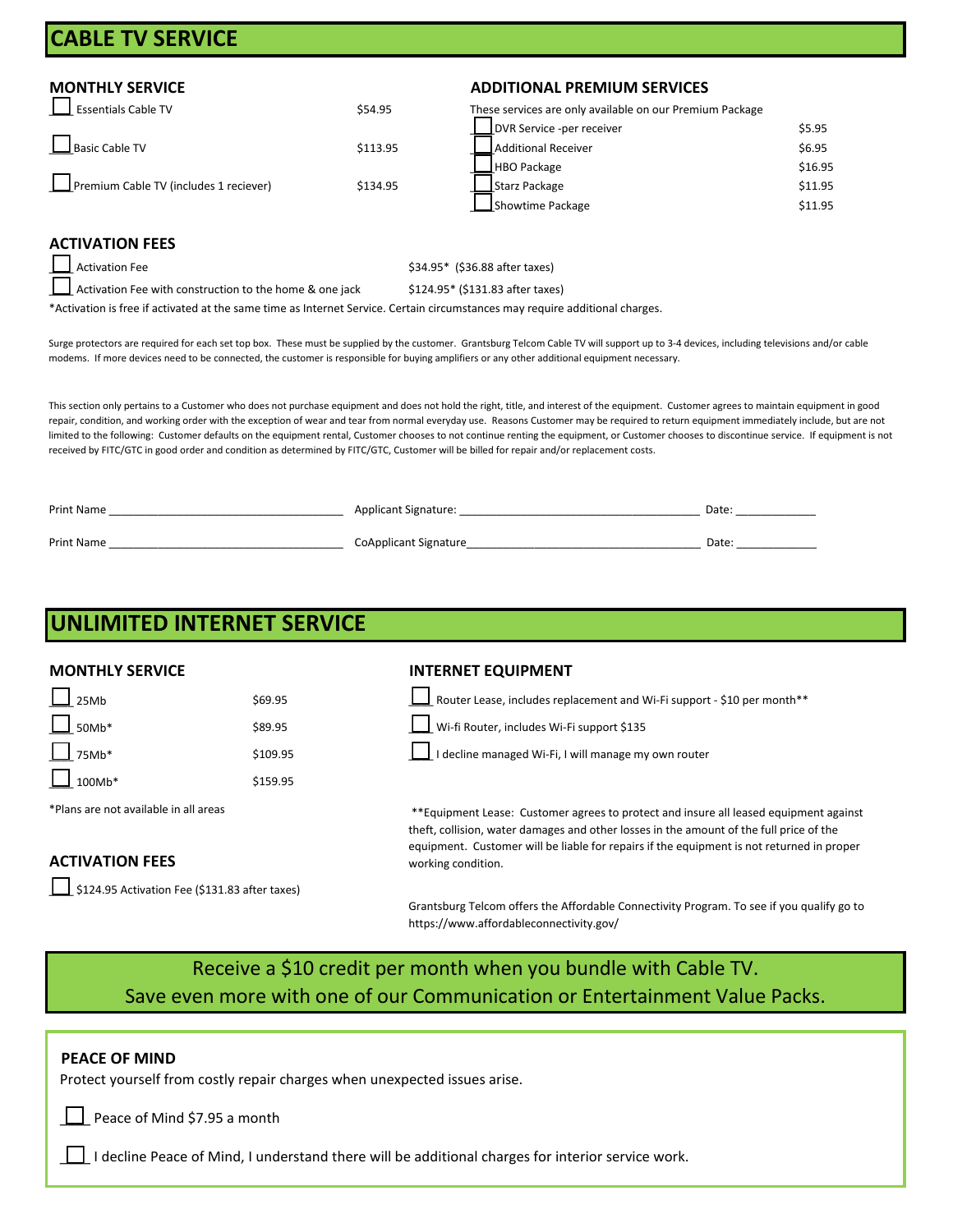### **Acceptable Use Policy (AUP) & Terms of Agreement**

Grantsburg Telcom ("Provider") strives to provide all its members and customers (including anyone who has access to the computers or other devices of such member or customer) ( hereinafter collectively referred to as "User" or "Users") with the highest quality Internet service available, while adhering to Internet use policies established by the Internet Community and State and Federal Government Entities.

This Acceptable Use Policy ("AUP") covers all of its Internet Access Service ("Service") and is designed to clarify obligations and help prevent unacceptable use of the internet. All Users of the Service must comply with this AUP. Use of the Service constitutes acceptance of the AUP. The FCC mandates random performance testing of the network to assure Users receive the service they are paying for. User agrees to cooperatie with the Provider in completing this performance testing. Users are solely responsible for any and all improper use of the internet through the User's computers or devices while accepting the Service, and Users agree not violate the AUP or engage in any unacceptable or illegal activities while utilizing the Service. The Provider reserves the right to terminate service to any user without notice upon violation of any part of the AUP. The Provider reserves the right to revise, modify and amend this AUP at any time and in any manner. Notice of any revision, modification or amendment of the AUP will be posted on the Provider's website at www.grantsburgtelcom.net. The Provider may take action against Users for violating these policies, including removing any content that violates the AUP and/or terminating use of the Service. The Provider reserves the right to investigate any violations of this AUP. Information about a User may be revealed to legal authorities and/or third parties in the investigation of suspected or alleged violations of this policy or suspected violation of any laws by the User. The Provider may also cooperate with the System Administrators of the Internet Community to enforce this AUP. Any violations of the AUP may result in costs to the User from the Provider due to any work required as a result of the alleged violation of the AUP by the User, which violations may include, but are not limited to, the following:

### **VIOLATIONS OF THE PROVIDER'S AUP**

**Inappropriate Content**. Users may not upload, download, post, email, distribute, publish or otherwise transmit (collectively "Transmit") any message, data, information, image, text, song, movie or other material (collectively "Content") that is unlawful, libelous, slanderous, threatening, abusive, harassing, defamatory, vulgar, obscene, pornographic, indecent, invasive of privacy or publicity rights, inflammatory or otherwise harmful or offensive to third parties. **Abuse of Electronic Mail**. The User may not use the Service to send unsolicited bulk or commercial messages. Activities that have the effect of facilitating unsolicited commercial email or unsolicited bulk email, whether or not that email is commercial in nature, are prohibited. Users are prohibited from sending the same or substantially similar email messages to (200) or more recipients. Users may not send more than 500 emails per hour without written approval from the Provider. If this provision is violated, the Provider may provide the User with written notice of the violation of this policy. After receipt of the written notice, if the User continues to violate this policy, the User shall be required to pay the Provider \$5,000 per day for deliberate violations. Please note that Users may receive spam or unsolicited bulk commercial messages over the internet from other sources.

**Network Security / Integrity**. Using the Service for any activity which adversely affects the ability of other people or systems to use Services or the Internet is prohibited. This includes Denial of Service (DoS) attacks, Virus Uploading and distribution, and Hacking (intentional unauthorized access into a service or system without express authorization). Users are responsible for ensuring the security of their personal or business network to minimize network abuse. Users are responsible for the configuring and securing of their Service to avoid disruption of network or end user Services. Users may not, through action or inaction, use their network for illegal or inappropriate purposes or configure their network in a way that permits third parties to do the same. Examples of unsecured services are, but not limited to, Open SMTP relays, incorrect configuration of Proxy services, and Hosting Server Relays.

**Resale, Sharing, Distribution**. Users may not resell, share, or otherwise distribute the Service or any portion thereof to any third party without written consent of the Provider. For example, you may not provide Internet access to others through a wireless, DSL or dial-up connection ("Piggybacking"), host shell accounts over the Internet, provide email or news services, or send a news feed. **Illegal Use.** Users may not Transmit Content that intentionally or unintentionally violates any applicable, local, state, national or international law. **Harm to Minors.** Users may not permit information derived through the use of the Service available to minors in violation of federal or state law, or use the Service to harm or attempt to harm or exploit minors in any way.

Forgery or Impersonation. Users may not impersonate any other person or entity, including, but not limited to, an employee or officer of the Provider, forum leader, guide or host, or falsely state or otherwise misrepresent the Users affiliation with another person or entity. Forging headers or otherwise manipulate identifiers in order to disguise the origin of any content transmitted through the Provider is prohibited**. Fraudulent Activity**. Users may not make fraudulent offers to sell or buy products, items or services or to advance any type of financial scam such as "pyramid schemes," "Ponzi Schemes," or "chain letters." **Unauthorized Access.** Users may not use the Services to access, or attempt to access, the accounts of others, or to circumvent or penetrate, or attempt to circumvent or penetrate, security measures of the Service Provider's or other entity's computer software or hardware, electronic communications system, or telecommunications system, whether or not the intrusion results in the corruption or loss of data. **Collection of Personal Data.** Users may not use the Service to collect personal information concerning third parties or entities without the knowledge or consent of such third party or entity if such information is intended to be confidential, or otherwise intended to be protected or stored in secure sites and if the User does not otherwise have legal access to such information. **Infringement of Intellectual Property Rights.** The Provider does not permit users to transmit any content that infringes any patent, trademark, trade secret, copyright or other proprietary rights of any party as specified by the Digital Millennium Copyright Act (DMCA) of 1998 or any other applicable law. This includes, but is not limited to, the unauthorized copying of copyrighted materials, the distribution of photographs from magazines, books or other copyrighted sources and the unauthorized transmittal of copyrighted software, music and/or movies. As governed by the DMCA Act of 1998 Section 512, the user will be removed from the Provider's network for repeated infringement of copyrighted materials. Any action taken by the Provider may be billed to the User at the charges or hourly rates in effect when the alleged violation occurs. **REPORTING VIOLATIONS OF AUP** The Service requests that anyone who believes that there is a violation of this AUP send that information to abuse@grantsburgtelcom.com or call 715-463-5322. **RETURN OF EQUIPMENT** This section only pertains to a Customer who does not purchase equipment and does not hold the right, title, and interest of the equipment. Customer agrees to maintain equipment in good repair, condition, and working order with the exception of wear and tear from normal everyday use. Reasons Customer may be required to return equipment immediately include, but are not limited to the following: Customer defaults on the equipment rental, Customer chooses to not continue renting the equipment, or Customer chooses to discontinue service. If equipment is not received by FITC/GT in good order and condition as determined by FITC/GT, Customer will be billed for repair and/or replacement costs.

**OTHER INFORMATION** I agree to hold FITC/GT, its officers, agents and any of its members harmless from liability arising from special, indirect or consequential damages including, but not limited to any lost profits, loss of opportunity, or any other loss which may result from the use of, misuse or, or lack of availability of FITC/GT or its facilities. My signature constitutes my aggreement. This agreement is subject to change at any time. Continued use after such notification will represent your accetpance of any changes.

| <b>Printed Name</b> | Signature | Date |
|---------------------|-----------|------|
|                     |           |      |
| Printed Name        | Signature | Date |

**NOTICE: As stated above, you are responsible for all Internet traffic over your Internet connection. To avoid large service fees and/or service disconnection, please secure your wireless connections.**